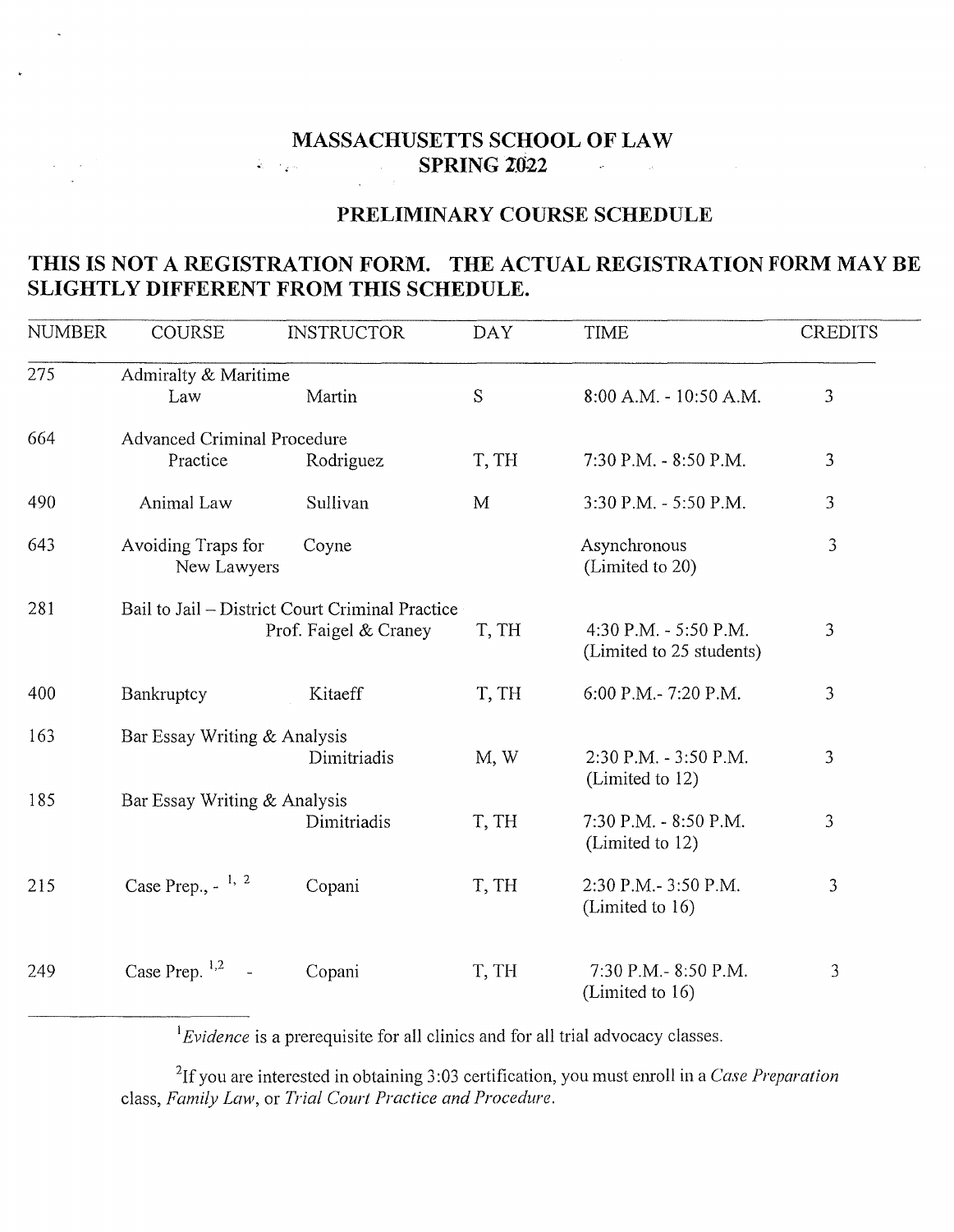| 237 | Case Prep. - <sup>1, 2</sup> Thurgood Marshall                                                                  |                            |                                  |                                               |                |  |  |
|-----|-----------------------------------------------------------------------------------------------------------------|----------------------------|----------------------------------|-----------------------------------------------|----------------|--|--|
|     | Trial Advocacy                                                                                                  | Harayda/Hemingway          | M, W<br>S                        | 4:30 P.M. - 5:50 P.M. $\sim$ 3<br>As arranged |                |  |  |
| 276 | Case Prep. $1, 2$ -<br>Dimitriadis/Hetu<br><b>Advanced Trial Advocacy</b><br>(Permission of Professor required) |                            | <b>TBA</b><br>S                  | 4:30 P.M. - 7:30 P.M.<br>As arranged.         | 3              |  |  |
| 401 | Clinic <sup>1</sup>                                                                                             | Coyne/Sullivan             | TWO DAYS A WEEK                  |                                               | 6              |  |  |
| 410 | $C$ linic $1$                                                                                                   | Coyne/Sullivan<br>Sullivan | $\overline{3}$<br>ONE DAY A WEEK |                                               |                |  |  |
| 426 | Comparison of MA<br>& Nat'l. Law<br>$(1st Class - 01/12/22)$                                                    | Staff                      | M, W<br>S                        | $1:00$ P.M. $- 2:30$ P.M.<br>9:00 A.M.-NOON.  | 6              |  |  |
| 402 | Comparison of MA<br>& Nat'l. Law<br>$(1st Class - 01/12/22)$                                                    | Staff                      | M, W<br>S                        | 6:00 P.M. - 7:30 P.M.<br>9:00 A.M. - NOON     | 6              |  |  |
| 292 | <b>Consumer Protection</b>                                                                                      | Coppola                    | T, TH                            | 2:30 P.M. - 3:50 P.M.                         | $\mathfrak{Z}$ |  |  |
| 637 | <b>Consumer Protection</b>                                                                                      | Coppola                    | T, TH                            | 7:30 P.M. - 8:50 P.M.                         | $\overline{3}$ |  |  |
| 118 | Contracts                                                                                                       | Sullivan/Dimitriadis       | M, W<br>$3rd$ Class              | 9:00 A.M. - 10:20 A.M.<br>Asynchronous        | 5              |  |  |
| 132 | Contracts                                                                                                       | Sullivan/Dimitriades M, W  | 3 <sup>rd</sup> Class            | 6:00 P.M. - 7:20 P.M.<br>Asynchronous         | 5              |  |  |
| 117 | Criminal<br>Procedure                                                                                           | Hetu                       | M, W                             | 4:30 P.M. - 5:50 P.M.                         | $\mathfrak{Z}$ |  |  |
| 127 | Criminal<br>Procedure                                                                                           | Johnson                    | M                                | 7:30 P.M. - 10:20 P.M.                        | 3              |  |  |
| 134 | Criminal<br>Procedure                                                                                           | Hetu                       | T, TH                            | 4:30 P.M. - 5:50 P.M.                         | $\mathfrak{Z}$ |  |  |
| 135 | Criminal<br>Procedure                                                                                           | Rodriguez                  | T, TH                            | 6:00 P.M. - 7:20 P.M.                         | 3              |  |  |
| 210 | Drafting<br>Contracts I<br>(Class limited to 20)                                                                | Levasseur                  | S                                | 8:30 A.M.-11:00 A.M.                          | 3              |  |  |

 $\mathcal{L}_{\text{max}}$ 

 $\mathcal{L}_{\text{max}}$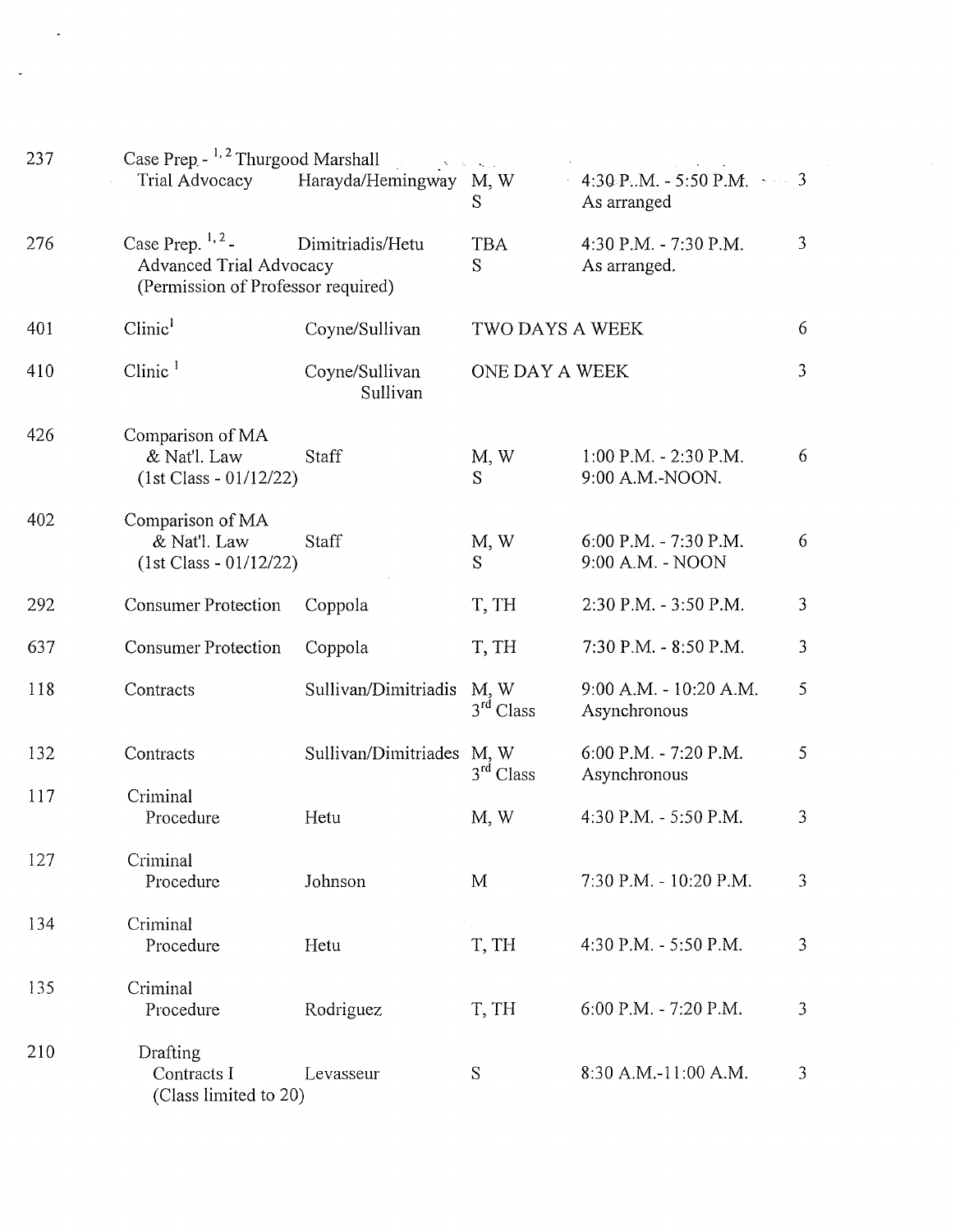| 399 | Drafting Wills $&$ .<br>Trusts                 | Devlin                      | $\mathcal{L}$                       | <b>ONLINE</b><br>(Must have taken Wills & Trusts)                                         | 3              |
|-----|------------------------------------------------|-----------------------------|-------------------------------------|-------------------------------------------------------------------------------------------|----------------|
| 214 | <b>Education Law</b>                           | Thomas                      | S                                   | 8:30 A.M. - 11:00 A M.                                                                    | 3              |
| 225 | <b>Environmental Law</b>                       | Olson                       | T, TH                               | 2:30 P.M. - 3:50 P.M.                                                                     | 3              |
| 302 | Family Law                                     | Condurelli/Coyne            |                                     | Asynchronous<br>(Limited to 25)                                                           | 3              |
| 647 | Family Law & Optional Clinic                   | Kaldis/Condurelli/Hershberg | M                                   | 7:30 P.M. - 10:00 P.M.                                                                    | 3              |
| 648 | Family Law & Optional Clinic                   | Kaldis/Condurelli/Hershberg | M                                   | 7:30 P.M. - 10:00 P.M.                                                                    | 6              |
| 640 | First Amendment Law Malaguti/Martin            |                             | T, TH                               | 4:30 P.M. - 5:50 P.M.                                                                     | 3              |
| 500 | Independent Study3                             | <b>STAFF</b>                |                                     |                                                                                           | 3              |
| 195 | Issues in Internet Law Coyne/Harayda           |                             | M,T,W,TH<br>S                       | $6:00$ P.M. - 10 P.M.<br>(Week of 1/10/2022)<br>8:A.M. - NOON                             | $\mathbf{1}$   |
| 514 | Judicial<br>Internship                         | Sullivan                    | ONE DAY PER WEEK                    | (1/15/2022)                                                                               | $\overline{3}$ |
| 515 | Judicial Internship<br>Sullivan                |                             | TWO DAYS PER WEEK                   |                                                                                           | 6              |
| 318 | Juvenile Law <sup>4</sup>                      | Kaldis                      | M                                   | 10:00 A.M. - 1:00 P.M.                                                                    | 3              |
| 492 | Juvenile Law<br>On-Line <sup>4</sup><br>Kaldis |                             | ONLINE each week<br>(Limited to 25) |                                                                                           | 3              |
| 493 | Juvenile Law Clinic                            | Kaldis                      | M                                   | 6:00 P.M. - 8:50 P.M.<br>(Limited to 6 Students, must be preapproved by Professor Kaldis) | 3              |

<sup>3</sup> Students may take an Independent Study but must first comply with the "proposal" and "contract" requirements set forth in the Independent Study Standards before being allowed to register for the class.

<sup>4</sup> Students participating in *Juvenile Law* and *Juvenile Law On-Line* must register for *Juvenile Law Rounds* and volunteer one day during the semester to work with Attorney Kaldis.

 $\ddot{\phantom{a}}$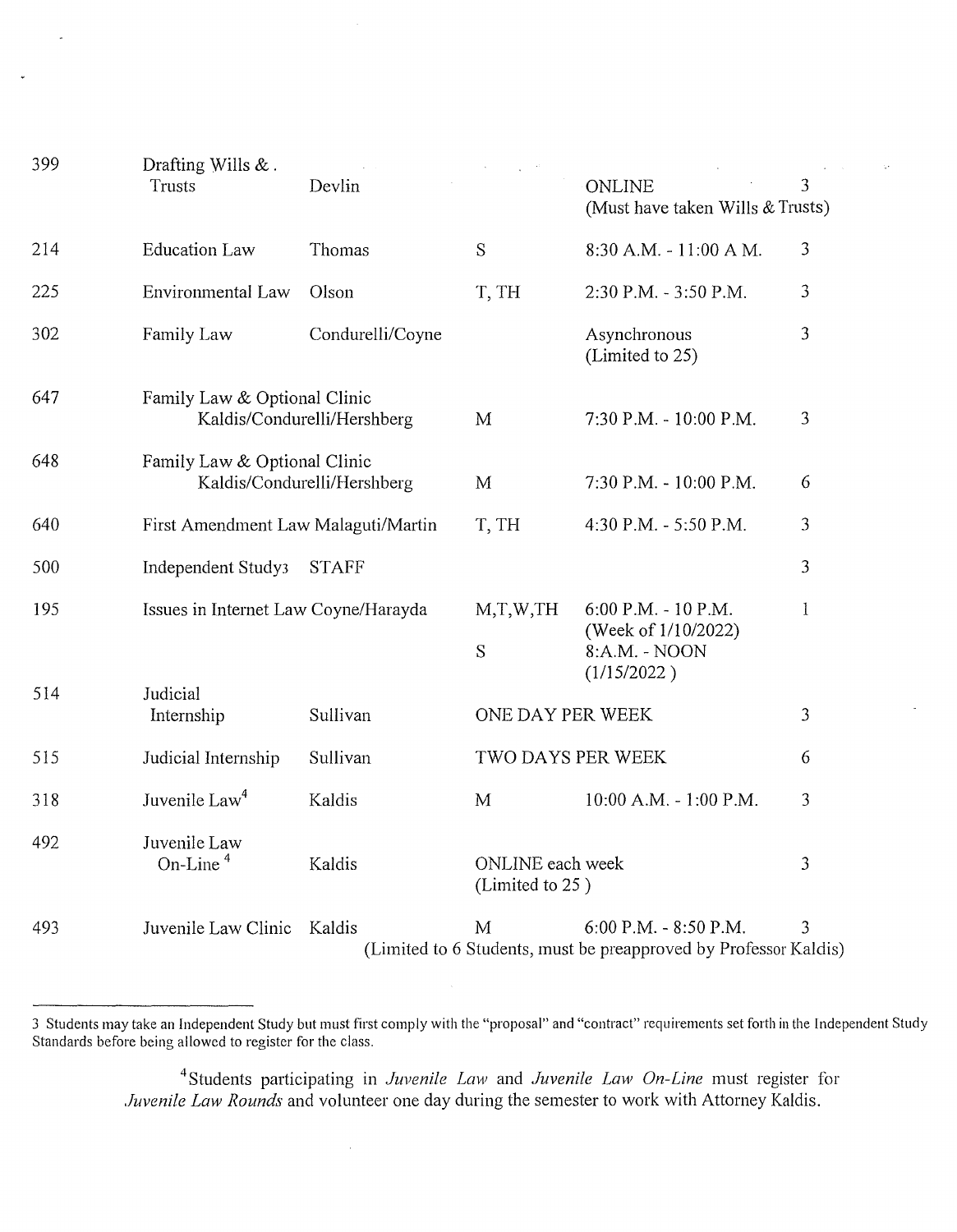| 702 | Juvenile Law Rounds Kaldis                                      |                 | Cor be excused by the Dean) | Must volunteer one day during the semester          |                |
|-----|-----------------------------------------------------------------|-----------------|-----------------------------|-----------------------------------------------------|----------------|
| 298 | Land Use Law                                                    | Copani          | T, TH                       | 4:30 P.M. - 5:50 P.M.                               | 3              |
| 559 | Landlord/Tenant<br><b>Trial Practice</b>                        | Judge Sullivan  | T, TH                       | 6:00 P.M. - 7:20 P.M.<br>(Limited to 16 Students)   | 3              |
| 261 | Legal Ethics                                                    | Colby-Clements  | T, TH                       | 9:30 A.M. - 10:50 A.M.                              | 3              |
| 207 | Legal Ethics                                                    | Olson           | M                           | 4:30 P.M. - 7:10 P.M.                               | 3              |
| 230 | Legal Ethics                                                    | Colby-Clements  | T, TH                       | 7:30 P.M. - 8:50 P.M.                               | 3              |
| 532 | Mediation, Conciliation & Negotiation<br><b>Skills Training</b> | O'Connor Downes | T, TH                       | 11:00 A.M. - 12:20 P.M.<br>(Limited to 14 Students) | $\mathfrak{Z}$ |
| 341 | Mental Health Law                                               | Judge Agnes     | W                           | 6:00 P.M. $-$ 8:30 P.M.                             | $\mathfrak{Z}$ |
| 243 | <b>Motions Practice</b>                                         | Cuddy           | $\mathbf T$                 | 11:00 A.M. - 12:50 P.M.<br>(Limited to 20 Students) | $\mathbf{2}$   |
| 208 | <b>Motions Practice</b>                                         | Fournier        | W                           | 8:00 P.M. - 9:50 P.M.<br>(Limited to 20 Students)   | $\mathbf{2}$   |
| 260 | Motions Practice                                                | Olson           | TH                          | 11:00 A.M. - 12:50 P.M.<br>(Limited to 20 Students) | $\overline{2}$ |
| 547 | New Hampshire<br>Practice                                       | Hyde            | W                           | 6:00 P.M. - 8:30 P.M.                               | 3              |
| 320 | Products Liability                                              | Armano          | T, TH                       | 6:00 P.M. - 7:20 P.M.                               | 3              |
| 693 | Professional Development                                        | Colby Clements  | M,T,W,TH                    | 6:00 P.M. - 10:00 P.M.<br>January 10, 11, 12, & 13  | $\mathbf{1}$   |
| 645 | Real Property                                                   | Malaguti        | T, TH                       | 12:30 P.M. - 2:15 P.M.                              | $\overline{4}$ |
| 646 | Real Property                                                   | Malaguti        | T, TH                       | 9:00 P.M. - 10:45 P.M.                              | $\overline{4}$ |
| 304 | Remedies                                                        | Coyne           | T, TH                       | 4:30 P.M. - 5:50 P.M.<br>(Limited to 25 Students)   | 3              |

 $\sim 10^{-10}$ 

 $\hat{\theta}$ 

 $\downarrow$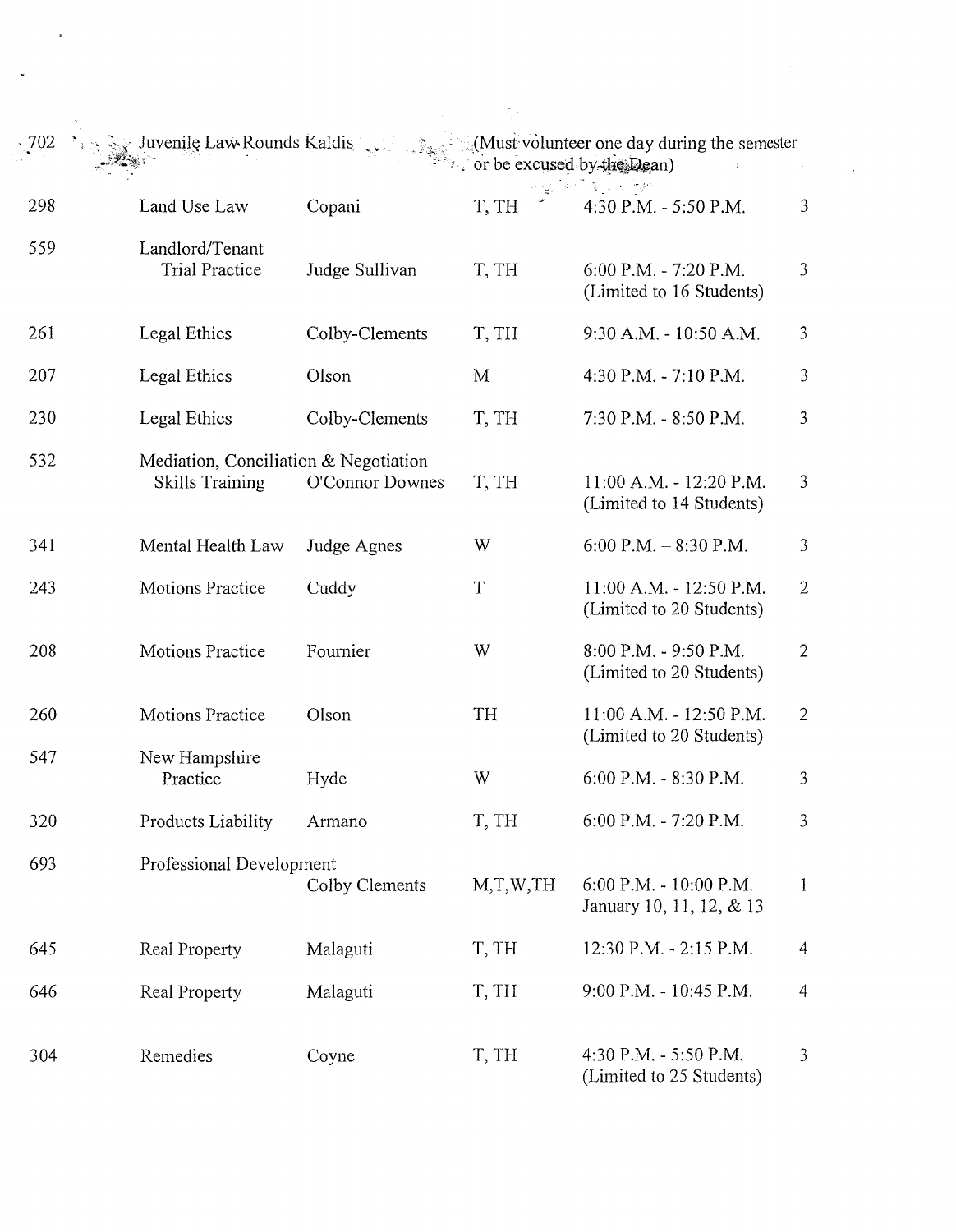| 388 | $\mathbb{Z}^2_{\mathcal{D}} \mathbb{C}^2$ | Remedies-Online Coyne                               |        |                    | $\mathcal{O}^{\mathcal{O}}$ | Asychronous<br>(Limited to 20 Students)  | $\overline{3}$ |
|-----|-------------------------------------------|-----------------------------------------------------|--------|--------------------|-----------------------------|------------------------------------------|----------------|
| 226 |                                           | Sports Entertainment Law & Player<br>Representation |        | Coyne/Catapano     | W                           | 4:30 P.M. - 7:15 P.M.                    | 3              |
| 106 |                                           | Torts                                               | Olson  |                    | M, W<br>$3rd$ Class         | 2:30 P.M. - 3:50 P.M.<br>Asynchronous    | $\overline{4}$ |
| 107 |                                           | Torts                                               | Olson  |                    | M, W,<br>$3rd$ Class        | $7:30$ P.M. $-8:50$ P.M.<br>Asynchronous | 4              |
| 307 |                                           | Wills & Trusts                                      | Ford   |                    | T, TH                       | 5:45 P.M. - 7:20 P.M.                    | $\overline{4}$ |
| 408 |                                           | Workers' Compensation                               | Armano |                    | T, TH                       | 9:00 P.M. - 10:20 P.M.                   | 3              |
| 151 |                                           | Writing & Legal Advocacy                            | Kaldis |                    | T, TH                       | 11:00 A.M. - 12:20 P.M.                  | 3              |
| 153 |                                           | Writing & Legal Advocacy                            | Kaldis |                    | T, TH                       | 4:30 P.M. - 5:50 P.M.                    | 3              |
| 150 |                                           | Writing & Legal Advocacy                            | Kaldis |                    | T, TH                       | 6:00 P.M. - 7:20 P.M.                    | 3              |
| 149 |                                           | Writing & Legal Research                            |        | Colby-<br>Clements | M, W                        | 11:00 A.M. - 12:20 P.M.                  | 3              |
| 148 |                                           | Writing & Legal Research                            |        | Colby-<br>Clements | M, W                        | 9:00 P.M. - 10:20 P.M.                   | 3              |
| 143 |                                           | Writing & Legal Reasoning                           |        | Hemingway          | M, W                        | 11:00 A.M. - 12:20 P.M.                  | 3              |
| 145 |                                           | Writing & Legal Reasoning Hemingway                 |        |                    | M, W                        | 9:00 P.M. - 10:20 P.M.                   | 3              |

## JOINT JD/MBA PROGRAM WITH NICHOLS COLLEGE

ANY STUDENT WISHING TO TAKE COURSES AT EITHER NICHOLS COLLEGE OR FITCHBURG STATE UNIVERSITY MUST REGISTER WITH MSL FIRST. NO CREDIT WILL BE GIVEN FOR COURSES TAKEN AT EITHER OF THESE TWO INSTITUTIONS IF THE STUDENT HAS NOT REGISTERED WITH MSL FIRST. PAYMENT FOR THESE COURSES IS PAID DIRECTLY TO NICHOLS, FISHER, OR FITCHBURG.